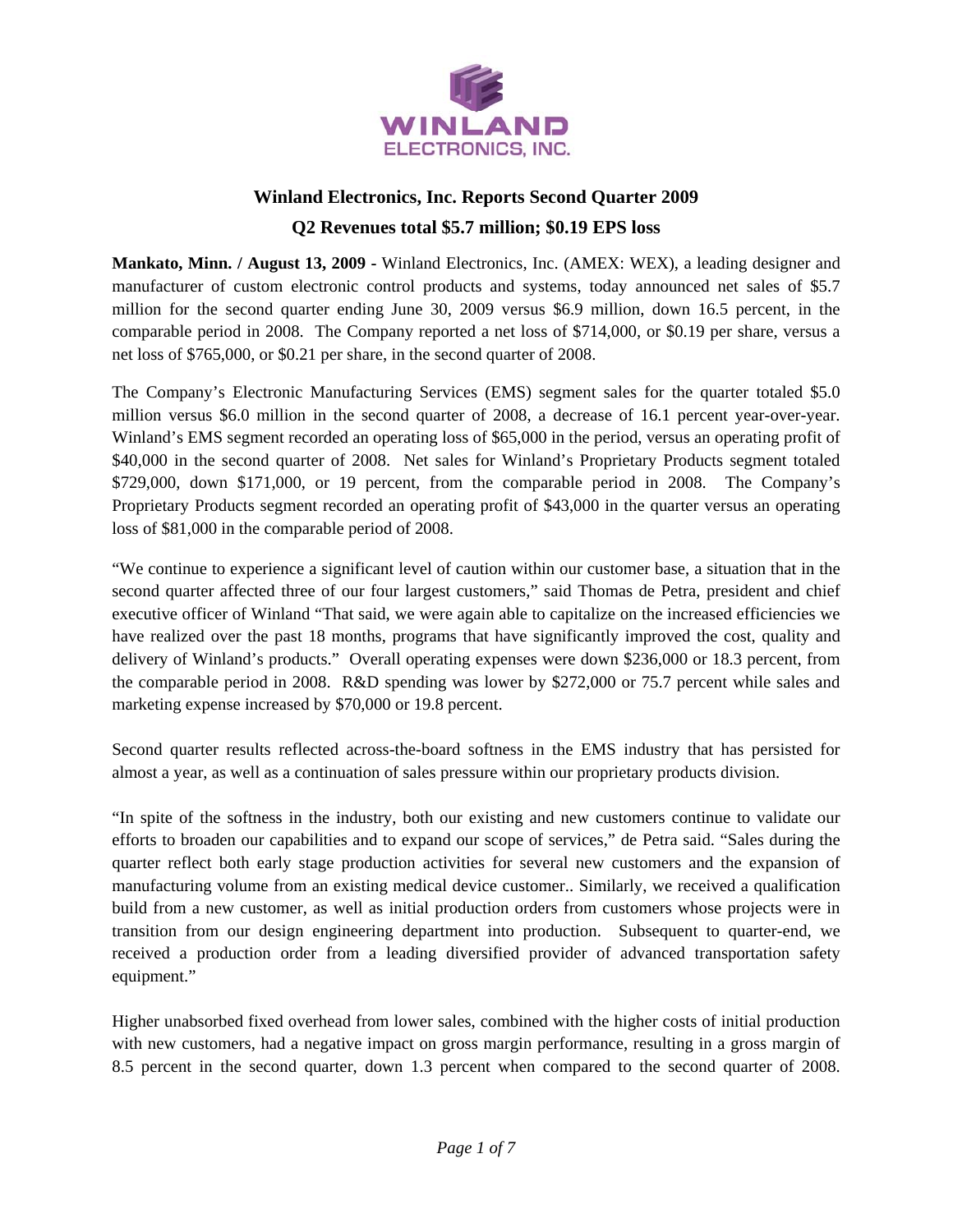During the second quarter, the company also marked the conclusion of its manufacturing relationship with Select Comfort Corporation, a transition process that began in the first quarter this year.

"Each of the new customer manufacturing projects undertaken in the second quarter represents a better alignment with the operational and quality improvements we have been putting in place over the past several quarters," de Petra said. "During the quarter, Winland's design engineering department continued to strengthen our OEM customer relationships and has become a valuable, cost-effective resource for new customers seeking to optimize product designs for transition to manufacturing. Design engineering has played an important role in three out of our last five new customer relationships."

Winland's customer base now includes companies in transportation logistics and fleet management, industrial, instrumentation, safety equipment, medical and telecommunications.

# *Six-Month Results*

For the six months ended June 30, 2009, Winland reported \$12.9 million in sales, a decrease of 7.3 percent over the comparable period in 2008. The net loss for the period totaled \$839,000, or \$0.23 per share, versus \$1.1 million, or \$0.31 per share in the comparable period in 2008. Gross margins for the first six months of 2009 expanded to 12.1 percent versus 9.3 percent in the first six months of 2008.

The Company's EMS segment sales totaled \$11.4 million with operating income of \$433,000 for the six months ending June 30, 2009, versus \$12.1 million in sales and \$81,000 in operating income in the comparable period in 2008. Proprietary Products segment sales totaled \$1.4 million with operating income of \$105,000 versus sales of \$1.8 million with an operating loss of \$74,000 in the comparable period in 2008.

For the six months ended June 30, 2009, the Company recognized an income tax expense of \$150,000 due to recording \$129,000 of unrecognized tax benefits related to tax positions previously taken and a \$21,000 tax effect of provision to return differences identified subsequent to the filing of the 2008 Federal and state income tax returns.

 "While we, like the rest of our industry, continue to experience significant pressure at the top line, we are greatly encouraged with the progress we've made in lowering the overall break-even level of the business," de Petra said. "We are particularly pleased with the progress made in our proprietary products segment, where we've made substantial gains in improving the profitability of this segment in spite of significant top-line pressure."

# **Call Details:**

Date: Thursday, August 13, 2009 Time: 3:30 p.m. CT / 4:30 p.m. ET Call name: Winland Electronics Second Quarter Fiscal 2009 conference call Dial-in number: (877) 407-7184

### **Call Replay:**

A replay of the conference call will be available from 5:00 p.m. CT / 6:00 p.m. ET on Thursday, August 13, 2009 through Thursday, August 20, 2009. To access the replay, call 877-660-6853, using Account #336 and enter replay ID 328185.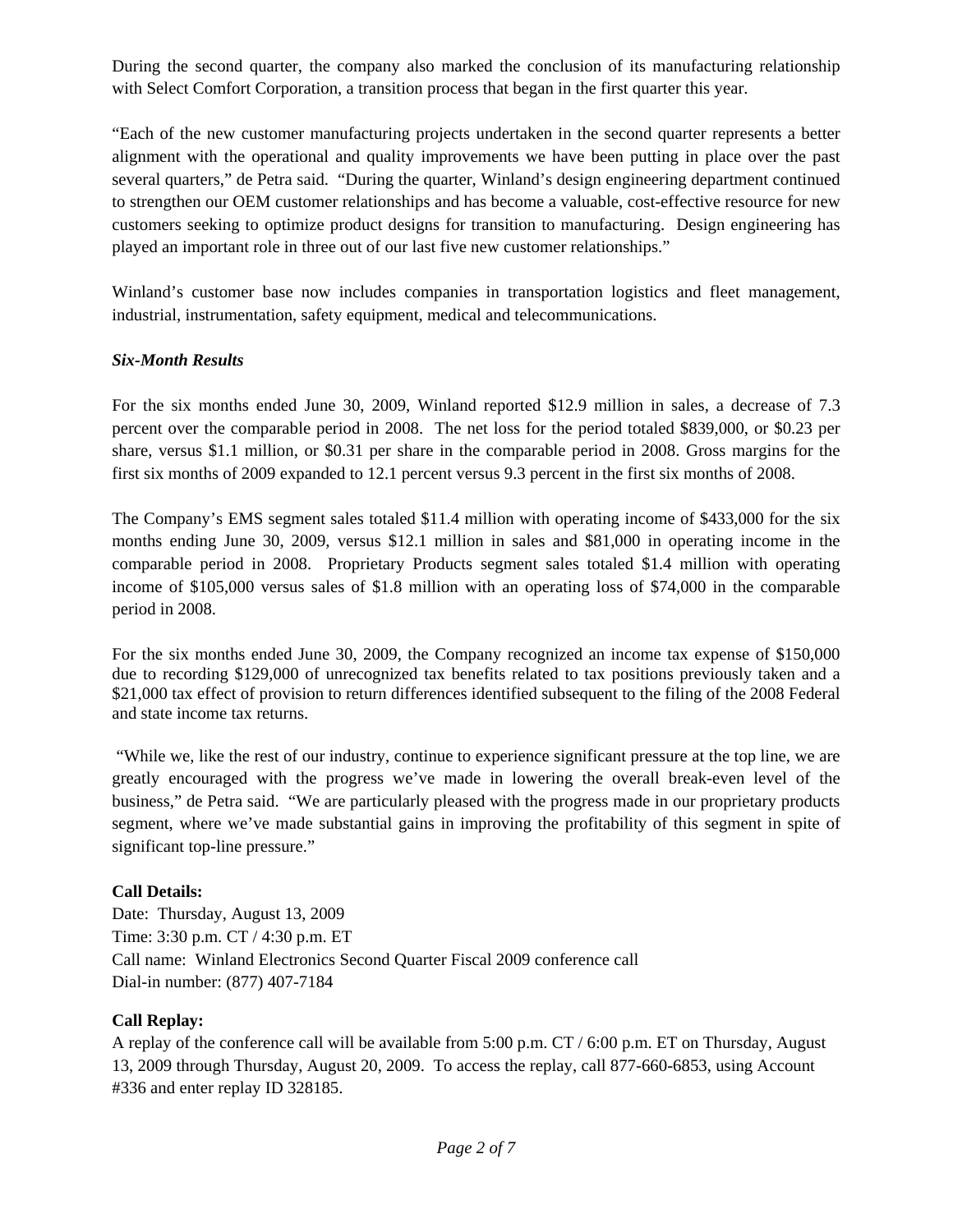#### **Web Cast:**

Winland will also host a webcast of the conference call on-line at www.winland.com. The webcast will be available until Thursday, September 10, 2009. To access the web cast, you will need to have the Windows Media Player on your desktop. For a free download of the Media Player, visit http://www.windowsmedia.com/mediaguide/Downloads.

#### **About Winland Electronics**

Winland Electronics is an electronic manufacturing services (EMS) company, providing product development and manufacturing expertise and innovation for more than 20 years. Winland also markets proprietary products for the security/industrial marketplace. Winland's product development offering includes program management, analog circuit design, digital circuit design, printed circuit board design and embedded software design. Winland differentiates itself from the contract manufacturer competition with its integrated product development and manufacturing services to offer end-to-end product launch capability, including design for manufacturability, design for testability, transition to manufacturing and order fulfillment. Winland's core competency is delivering time-to-market through superior program management, experience, integrated development processes, and cross-functional teams. Winland Electronics is based in Mankato, MN.

| CONTACT: Thomas J. de Petra | Jan W. Drymon           |
|-----------------------------|-------------------------|
| President, CEO              | The Carideo Group, Inc. |
| $(507)$ 625-7231            | $(612)$ 317-2881        |
|                             | jan@cardeogroup.com     |

#### **Cautionary Statements**

Certain statements contained in this press release and other written and oral statements made from time to time by the Company do not relate strictly to historical or current facts. As such, they are considered forward-looking statements, which provide current expectations or forecasts of future events. The statements included in this release with respect to the following matters are forward looking statements; (i) that the Company was able to capitalize on the increased efficiencies it has realized over the past 18 months, programs that have significantly improved the cost, quality and delivery of the Company's products, (ii) that the Company's existing and new customers continue to validate the Company's efforts to broaden its capabilities and to expand its scope of services, (iii) the Company received a qualification build from a new customer, as well as initial production orders from various other customers, (iv) that the Company's design engineering department continued to strengthen its OEM customer relationships and has become a valuable, cost-effective resource for new customers seeking to optimize product designs for transition to manufacturing and (v) that the Company has made substantial gains in improving the profitability of its proprietary products segment in spite of significant top-line pressure. These statements involve a variety of risks and uncertainties, known and unknown, including among other risks that (i) the Company has not actually been able to significantly improve the cost, quality and delivery of its products, (ii) the Company's existing and new customers are not in fact validating the Company's efforts to broaden its capabilities and expand its scope of services, (iii) the qualification build from a new customer, as well as the initial production orders from various other customers do not in fact lead to actual purchase orders of significance, (iv) the design engineering department is not in fact strengthening its OEM customer relationships and has not in fact become a valuable, cost-effective resource for new customers and (v) the Company has not in fact made substantial gains in improving the profitability of its proprietary products segment. Consequently, no forward-looking statement can be guaranteed and actual results may vary materially.

-Tables Follow-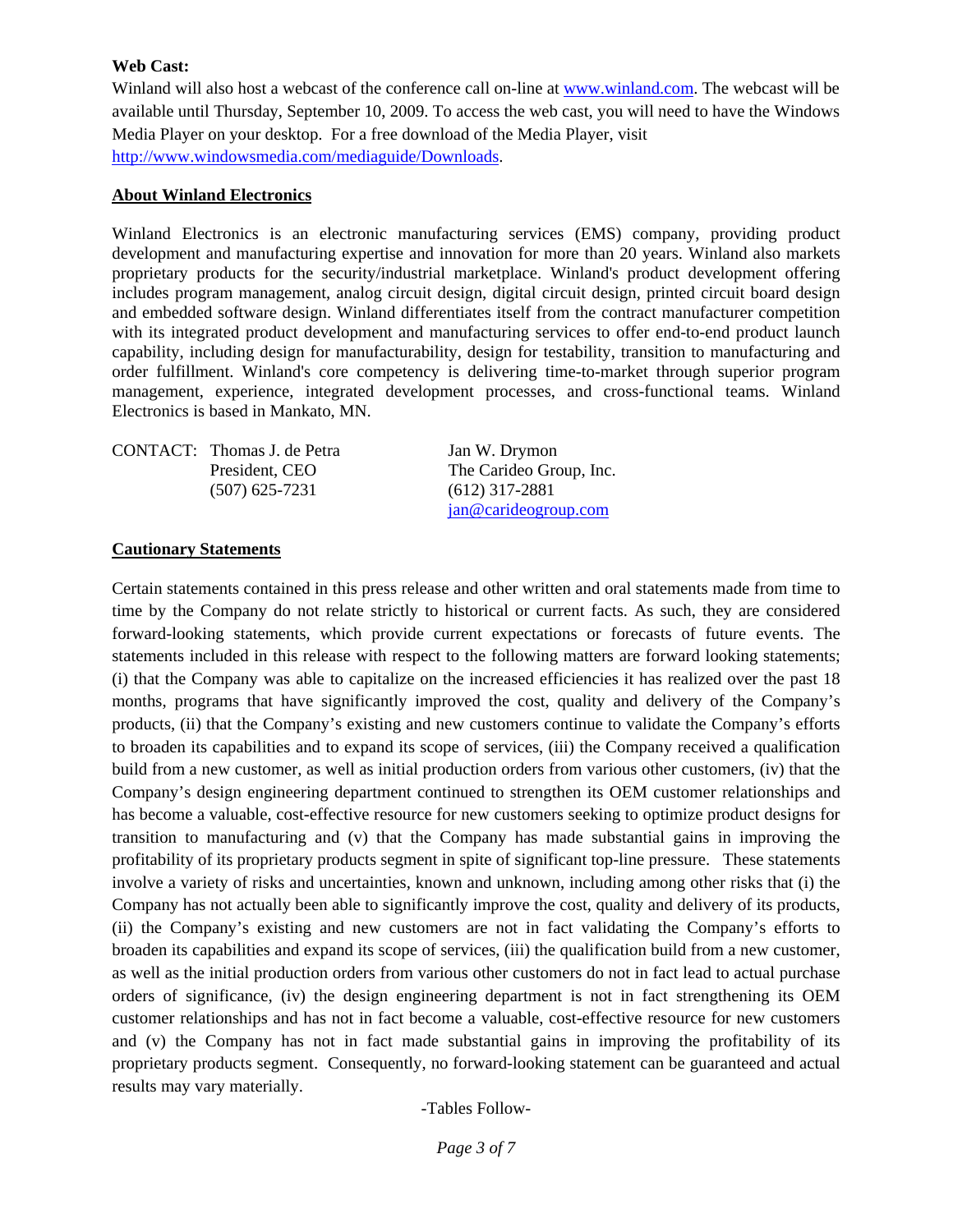#### **WINLAND ELECTRONICS, INC. CONDENSED BALANCE SHEETS**

(In Thousands of Dollars)

| <b>ASSETS</b>                                                   |    | June 30, 2009 | December 31, 2008 |         |
|-----------------------------------------------------------------|----|---------------|-------------------|---------|
|                                                                 |    | (Unaudited)   |                   |         |
| <b>Current Assets</b>                                           |    |               |                   |         |
| Cash                                                            | \$ | 184           | \$                | 356     |
| Accounts receivable, less allowance for doubtful accounts       |    |               |                   |         |
| of \$142 and \$25                                               |    | 3,568         |                   | 3,901   |
| Refundable income taxes                                         |    | 391           |                   | 595     |
| Inventories                                                     |    | 4,603         |                   | 4,337   |
| Prepaid expenses and other assets                               |    | 430           |                   | 231     |
| <b>Total current assets</b>                                     |    | 9,176         |                   | 9,420   |
| Property and equipment at cost                                  |    | 12,091        |                   | 12,112  |
| Less accumulated depreciation                                   |    | (7, 559)      |                   | (7,201) |
| Net property and equipment                                      |    | 4,532         |                   | 4,911   |
| <b>Total assets</b>                                             |    | 13,708        | \$                | 14,331  |
| <b>LIABILITIES AND STOCKHOLDERS' EQUITY</b>                     |    |               |                   |         |
| <b>Current Liabilities</b>                                      |    |               |                   |         |
| Revolving line of credit agreement                              | \$ | 386           | \$                |         |
| Current maturities of long-term debt                            |    | 368           |                   | 392     |
| Accounts payable                                                |    | 2,420         |                   | 2,457   |
| Accrued expenses:                                               |    |               |                   |         |
| Compensation                                                    |    | 420           |                   | 446     |
| Allowance for rework and warranty costs                         |    | 45            |                   | 80      |
| Other                                                           |    | 4             |                   | 41      |
| <b>Total current liabilities</b>                                |    | 3,643         |                   | 3,416   |
| Long Term Liabilities                                           |    |               |                   |         |
| Long-term debt, less current maturities                         |    | 890           |                   | 1,079   |
| Deferred revenue                                                |    | 126           |                   | 130     |
| Other long term tax liabilities                                 |    | 258           |                   | 129     |
| <b>Total long-term liabilities</b>                              |    | 1,274         |                   | 1,338   |
| Stockholders' Equity                                            |    |               |                   |         |
| Common stock, par value \$0.01 per share; authorized 20,000,000 |    |               |                   |         |
| shares; issued and outstanding 3,679,719 and 3,669,148          |    |               |                   |         |
| shares as of June 30, 2009 and December 31, 2008,               |    |               |                   |         |
| respectively.                                                   |    | 37            |                   | 37      |
| Additional paid-in capital                                      |    | 4,966         |                   | 4,913   |
| Retained earnings                                               |    | 3,788         |                   | 4,627   |
| <b>Total stockholders' equity</b>                               |    | 8,791         |                   | 9,577   |
| Total liabilities and stockholders' equity                      | \$ | 13,708        | \$                | 14,331  |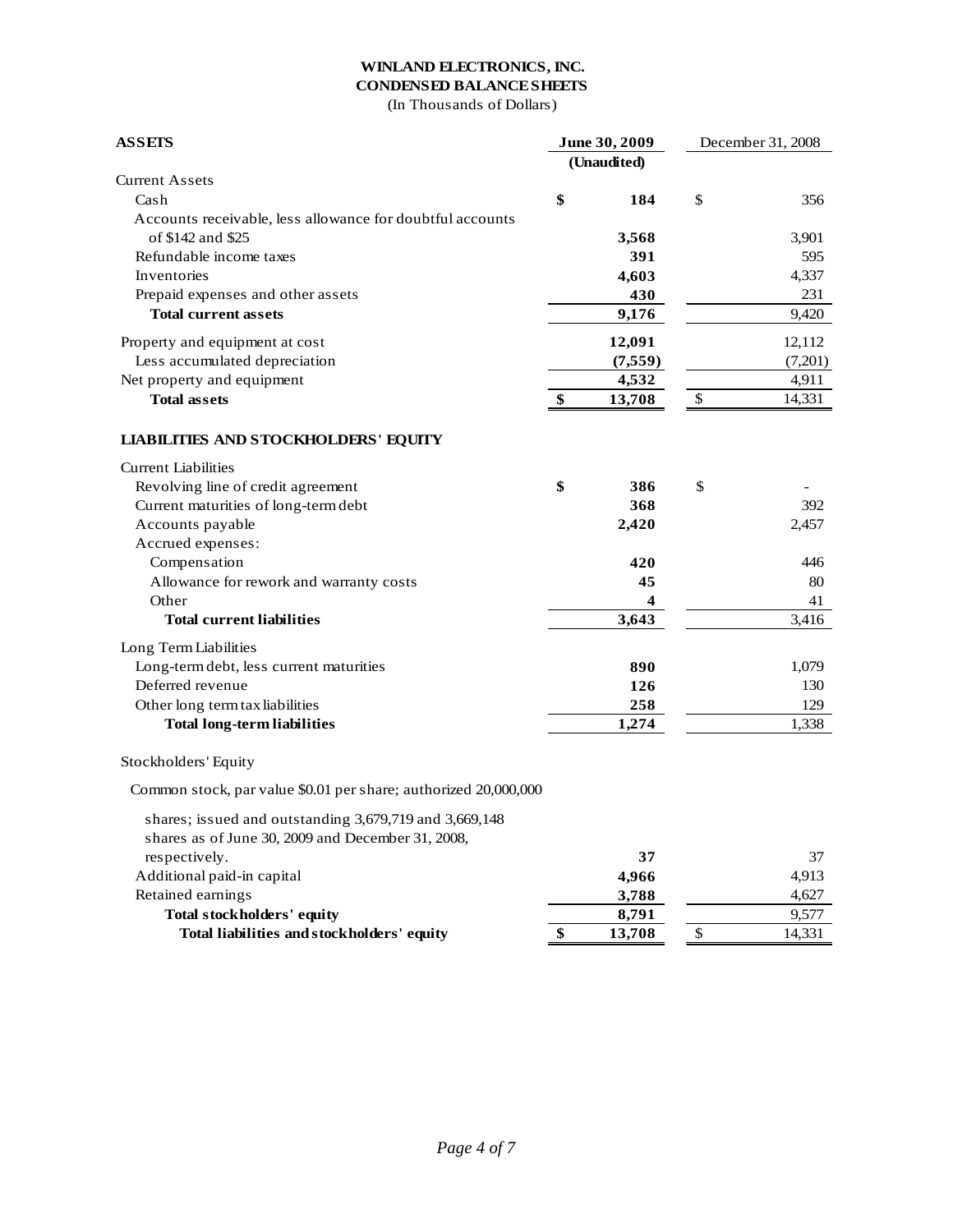# **WINLAND ELECTRONICS, INC. CONDENSED STATEMENTS OF OPERATIONS**

(In Thousands, Except Share and Per Share Amounts)

(Unaudited)

|                                                       | For the Three Months Ended June 30, |           | For the Six Months Ended June 30, |           |                   |           |               |           |
|-------------------------------------------------------|-------------------------------------|-----------|-----------------------------------|-----------|-------------------|-----------|---------------|-----------|
|                                                       | 2009                                |           | 2008                              |           | 2009              |           | 2008          |           |
| Net sales                                             | \$                                  | 5,734     | $\mathcal{S}$                     | 6,866     | $\mathbf{\$}$     | 12,886    | $\mathcal{S}$ | 13,898    |
| Cost of sales                                         |                                     | 5,246     |                                   | 6,194     |                   | 11,322    |               | 12,604    |
| Gross profit                                          |                                     | 488       |                                   | 672       |                   | 1,564     |               | 1,294     |
| Operating expenses                                    |                                     |           |                                   |           |                   |           |               |           |
| General and administrative                            |                                     | 543       |                                   | 577       |                   | 1,169     |               | 1,193     |
| Sales and marketing                                   |                                     | 423       |                                   | 353       |                   | 774       |               | 693       |
| Research and development                              |                                     | 87        |                                   | 359       |                   | 252       |               | 594       |
| <b>Total operating expenses</b>                       |                                     | 1,053     |                                   | 1,289     |                   | 2,195     |               | 2,480     |
| <b>Operating loss</b>                                 |                                     | (565)     |                                   | (617)     |                   | (631)     |               | (1,186)   |
| Other income (expense)                                |                                     |           |                                   |           |                   |           |               |           |
| Interest expense                                      |                                     | (23)      |                                   | (31)      |                   | (46)      |               | (65)      |
| Other income (expense), net                           |                                     | 3         |                                   |           |                   | (12)      |               | 11        |
| Total other income (expense)                          |                                     | (20)      |                                   | (31)      |                   | (58)      |               | (54)      |
| Loss before income taxes                              |                                     | (585)     |                                   | (648)     |                   | (689)     |               | (1,240)   |
| Income tax benefit (expense)                          |                                     | (129)     |                                   | (117)     |                   | (150)     |               | 94        |
| <b>Net loss</b>                                       | \$                                  | (714)     | $\$$                              | (765)     | $\boldsymbol{\$}$ | (839)     | $\mathbb{S}$  | (1, 146)  |
| Loss per common share:                                |                                     |           |                                   |           |                   |           |               |           |
| Basic and diluted                                     | \$                                  | (0.19)    | \$                                | (0.21)    | \$                | (0.23)    | \$            | (0.31)    |
| Weighted-average number of common shares outstanding: |                                     |           |                                   |           |                   |           |               |           |
| Basic and diluted                                     |                                     | 3,669,148 |                                   | 3,649,541 |                   | 3,669,148 |               | 3,645,141 |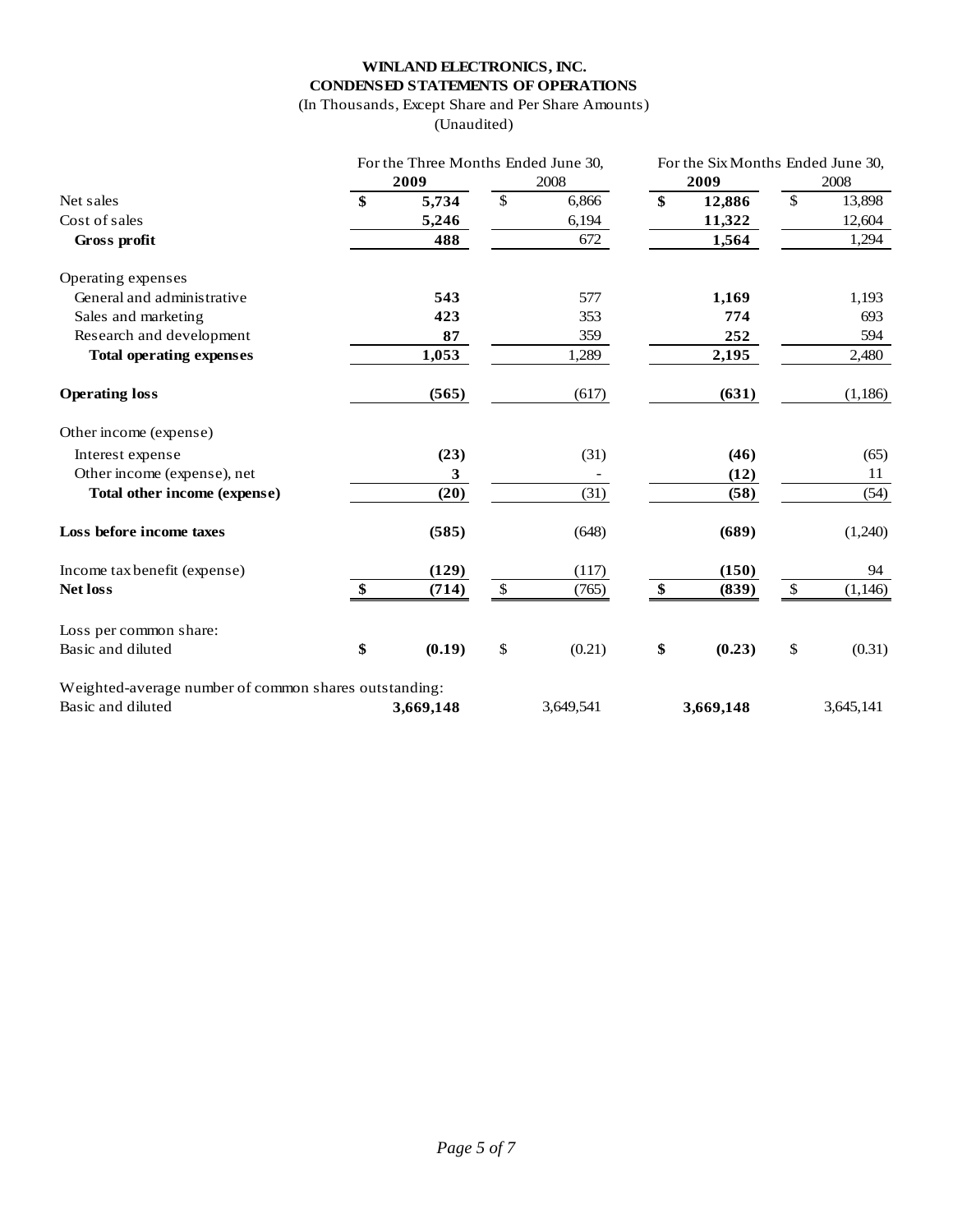# **WINLAND ELECTRONICS, INC. CONDENSED STATEMENTS OF CASH FLOWS**

(In Thousands of Dollars)

(Unaudited)

|                                                       |    | For the Six Months Ended June 30,<br>2008 |    |          |
|-------------------------------------------------------|----|-------------------------------------------|----|----------|
| Cash Flows From Operating Activities                  |    |                                           |    |          |
| Net loss                                              | \$ | (839)                                     | \$ | (1, 146) |
| Adjustments to reconcile net loss to net cash used in |    |                                           |    |          |
| operating activities:                                 |    |                                           |    |          |
| Non-cash stock based compensation                     |    | 47                                        |    | 144      |
| Depreciation and amortization                         |    | 412                                       |    | 408      |
| Loss on disposal of property and equipment            |    | 20                                        |    |          |
| Deferred tax assets                                   |    |                                           |    | 118      |
| Changes in assets and liabilities:                    |    |                                           |    |          |
| Accounts receivable                                   |    | 333                                       |    | (133)    |
| Refundable income taxes                               |    | 204                                       |    | (212)    |
| Inventories                                           |    | (266)                                     |    | 318      |
| Prepaid expenses                                      |    | (199)                                     |    | (136)    |
| Accounts payable                                      |    | (37)                                      |    | (44)     |
| Accrued expenses, including deferred revenue and      |    |                                           |    |          |
| other long term tax liabilities                       |    | 26                                        |    | (270)    |
| Net cash used in operating activities                 |    | (299)                                     |    | (953)    |
| Cash Flows From Investing Activities                  |    |                                           |    |          |
| Purchases of property and equipment                   |    | (59)                                      |    | (111)    |
| Proceeds from sale of property and equipment          |    | 7                                         |    |          |
| Net cash used in investing activities                 |    | (52)                                      |    | (111)    |
| Cash flows From Financing Activities                  |    |                                           |    |          |
| Net borrowings on revolving line of credit            |    | 386                                       |    | 175      |
| Payments on long-term borrowings, including capital   |    |                                           |    |          |
| lease obligations                                     |    | (213)                                     |    | (283)    |
| Proceeds from issuance of common stock                |    | 6                                         |    | 20       |
| Net cash provided by (used in) financing activities   |    | 179                                       |    | (88)     |
| Net decrease in cash                                  |    | (172)                                     |    | (1, 152) |
| Cash                                                  |    |                                           |    |          |
| Beginning of period                                   |    | 356                                       |    | 1,152    |
| Ending of period                                      | \$ | 184                                       | \$ |          |
| Supplemental information                              |    |                                           |    |          |
| Cash payments for:                                    |    |                                           |    |          |
| Interest                                              | \$ | 47                                        | \$ | 65       |